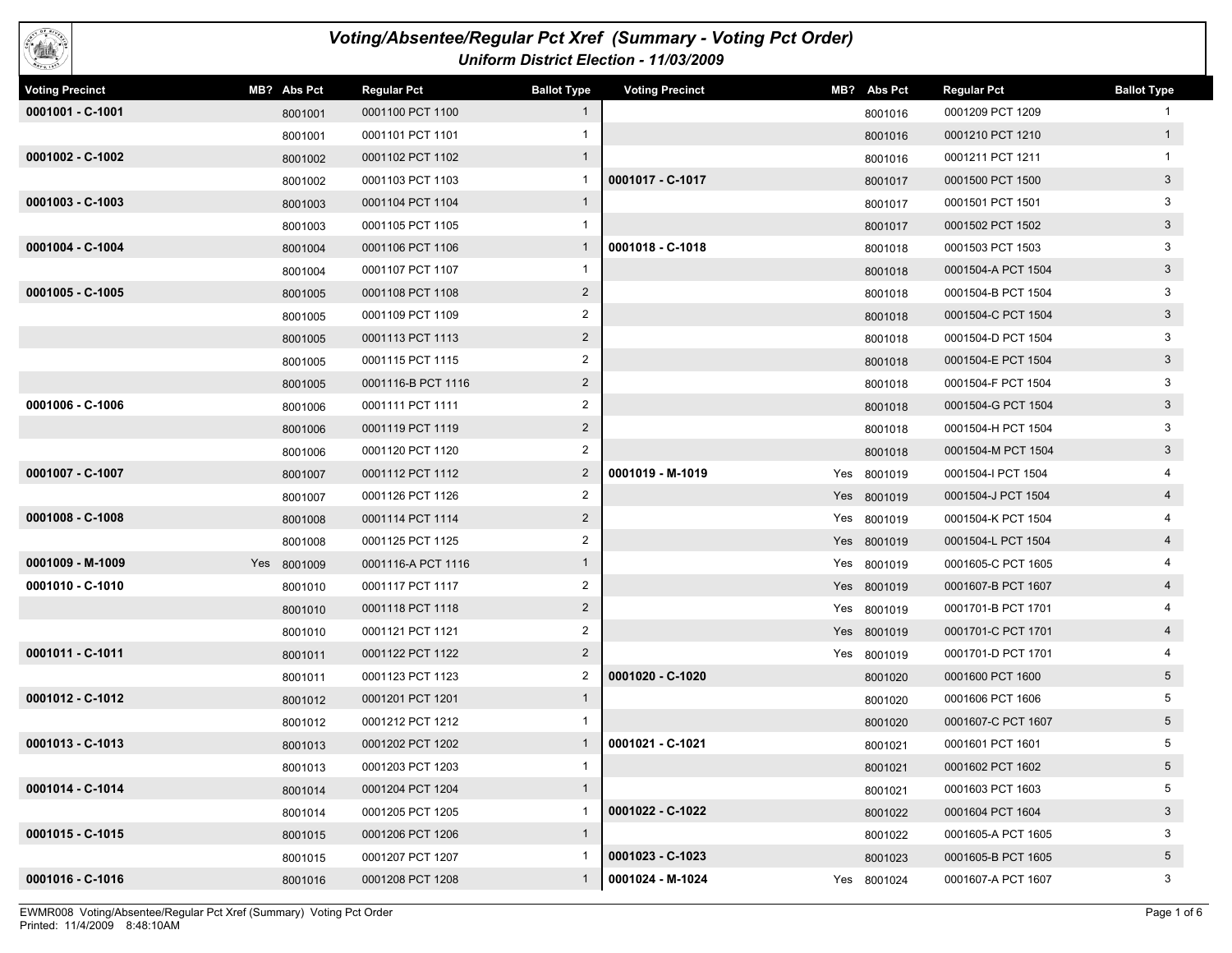| <b>Voting Precinct</b> | MB? Abs Pct | <b>Regular Pct</b> | <b>Ballot Type</b> | <b>Voting Precinct</b> | MB? Abs Pct | Regular Pct        | <b>Ballot Type</b> |
|------------------------|-------------|--------------------|--------------------|------------------------|-------------|--------------------|--------------------|
| 0001025 - C-1025       | 8001025     | 0001701-A PCT 1701 | $\mathbf{3}$       | 0002015 - C-2015       | 8002015     | 0002504 PCT 2504   | $\overline{4}$     |
| 0001026 - C-1026       | 8001026     | 0001800 PCT 1800   | 4                  |                        | 8002015     | 0002505 PCT 2505   |                    |
|                        | 8001026     | 0001801 PCT 1801   | $\overline{4}$     |                        | 8002015     | 0002506 PCT 2506   | $\overline{4}$     |
| 0001110 - PCT-1110     | 8001110     | 0001110 PCT 1110   | 2                  | 0002016 - M-2016       | Yes 8002016 | 0002602-A PCT 2602 | 4                  |
| 0001124 - PCT-1124     | 8001124     | 0001124 PCT 1124   | $\overline{2}$     |                        | Yes 8002016 | 0002603 PCT 2603   | $\overline{4}$     |
| 0002001 - C-2001       | 8002001     | 0002103 PCT 2103   | 6                  | 0002017 - C-2017       | 8002017     | 0002600 PCT 2600   | 10                 |
|                        | 8002001     | 0002104 PCT 2104   | 6                  |                        | 8002017     | 0002602-B PCT 2602 | 10                 |
| 0002002 - C-2002       | 8002002     | 0002108 PCT 2108   | $\overline{7}$     | 0002018 - M-2018       | Yes 8002018 | 0002700 PCT 2700   |                    |
|                        | 8002002     | 0002109 PCT 2109   | $\overline{7}$     | 0002019 - C-2019       | 8002019     | 0002800 PCT 2800   | $\overline{4}$     |
| 0002003 - C-2003       | 8002003     | 0002110 PCT 2110   | $\overline{7}$     |                        | 8002019     | 0002801 PCT 2801   | 4                  |
|                        | 8002003     | 0002111 PCT 2111   | $\overline{7}$     | 0002020 - M-2020       | Yes 8002020 | 0002802 PCT 2802   | $\overline{4}$     |
| 0002004 - C-2004       | 8002004     | 0002112-A PCT 2112 | $\overline{7}$     |                        | Yes 8002020 | 0002803 PCT 2803   | 4                  |
|                        | 8002004     | 0002112-D PCT 2112 | $\overline{7}$     | 0002021 - C-2021       | 8002021     | 0002902 PCT 2902   | $\mathbf{1}$       |
| 0002005 - C-2005       | 8002005     | 0002112-B PCT 2112 | 6                  |                        | 8002021     | 0002908 PCT 2908   |                    |
|                        | 8002005     | 0002112-C PCT 2112 | $6\overline{6}$    | 0002022 - C-2022       | 8002022     | 0002903 PCT 2903   | $\mathbf{1}$       |
|                        | 8002005     | 0002112-E PCT 2112 | 6                  |                        | 8002022     | 0002904 PCT 2904   |                    |
| 0002006 - C-2006       | 8002006     | 0002200 PCT 2200   | 8                  |                        | 8002022     | 0002905 PCT 2905   | $\mathbf{1}$       |
|                        | 8002006     | 0002203 PCT 2203   | 8                  |                        | 8002022     | 0002906 PCT 2906   |                    |
| 0002007 - C-2007       | 8002007     | 0002201 PCT 2201   | 8                  | 0002101 - PCT-2101     | 8002101     | 0002101 PCT 2101   | 6                  |
|                        | 8002007     | 0002202 PCT 2202   | 8                  | 0002102 - PCT-2102     | 8002102     | 0002102 PCT 2102   | 6                  |
|                        | 8002007     | 0002204 PCT 2204   | 8                  | 0002107 - PCT-2107     | 8002107     | 0002107 PCT 2107   | $\overline{7}$     |
| $0002008 - C - 2008$   | 8002008     | 0002205 PCT 2205   | 8                  | 0002206 - PCT-2206     | 8002206     | 0002206 PCT 2206   | 8                  |
|                        | 8002008     | 0002207 PCT 2207   | 8                  | 0002303 - PCT-2303     | 8002303     | 0002303 PCT 2303   | 9                  |
| $0002009 - C - 2009$   | 8002009     | 0002208 PCT 2208   | 8                  | 0002304 - PCT-2304     | 8002304     | 0002304 PCT 2304   | 9                  |
|                        | 8002009     | 0002209 PCT 2209   | 8                  | 0002305 - PCT-2305     | 8002305     | 0002305 PCT 2305   | 9                  |
| 0002010 - C-2010       | 8002010     | 0002210 PCT 2210   | 8                  | 0002306 - PCT-2306     | 8002306     | 0002306 PCT 2306   | 9                  |
|                        | 8002010     | 0002211 PCT 2211   | 8                  | 0002601 - PCT-2601     | 8002601     | 0002601 PCT 2601   | 10                 |
|                        | 8002010     | 0002212 PCT 2212   | 8                  | 0002701 - PCT-2701     | 8002701     | 0002701 PCT 2701   | 4                  |
|                        | 8002010     | 0002213 PCT 2213   | 8                  | 0002907 - PCT-2907     | 8002907     | 0002907 PCT 2907   | $\mathbf{1}$       |
| 0002011 - C-2011       | 8002011     | 0002301 PCT 2301   | 9                  | 0003001 - C-3001       | 8003001     | 0003100 PCT 3100   | 11                 |
|                        | 8002011     | 0002302 PCT 2302   | 9                  |                        | 8003001     | 0003101 PCT 3101   | 11                 |
| 0002012 - C-2012       | 8002012     | 0002400 PCT 2400   | 4                  | 0003002 - C-3002       | 8003002     | 0003102 PCT 3102   | 11                 |
|                        | 8002012     | 0002401 PCT 2401   | $\overline{4}$     |                        | 8003002     | 0003103 PCT 3103   | 11                 |
|                        | 8002012     | 0002402 PCT 2402   | 4                  |                        | 8003002     | 0003104 PCT 3104   | 11                 |
| $0002013 - C-2013$     | 8002013     | 0002500 PCT 2500   | 4                  | 0003003 - C-3003       | 8003003     | 0003105 PCT 3105   | 11                 |
|                        | 8002013     | 0002501 PCT 2501   | 4                  |                        | 8003003     | 0003106 PCT 3106   | 11                 |
| 0002014 - C-2014       | 8002014     | 0002502 PCT 2502   | $\overline{4}$     |                        | 8003003     | 0003107 PCT 3107   | 11                 |
|                        | 8002014     | 0002503 PCT 2503   | 4                  | 0003004 - C-3004       | 8003004     | 0003201 PCT 3201   | 12                 |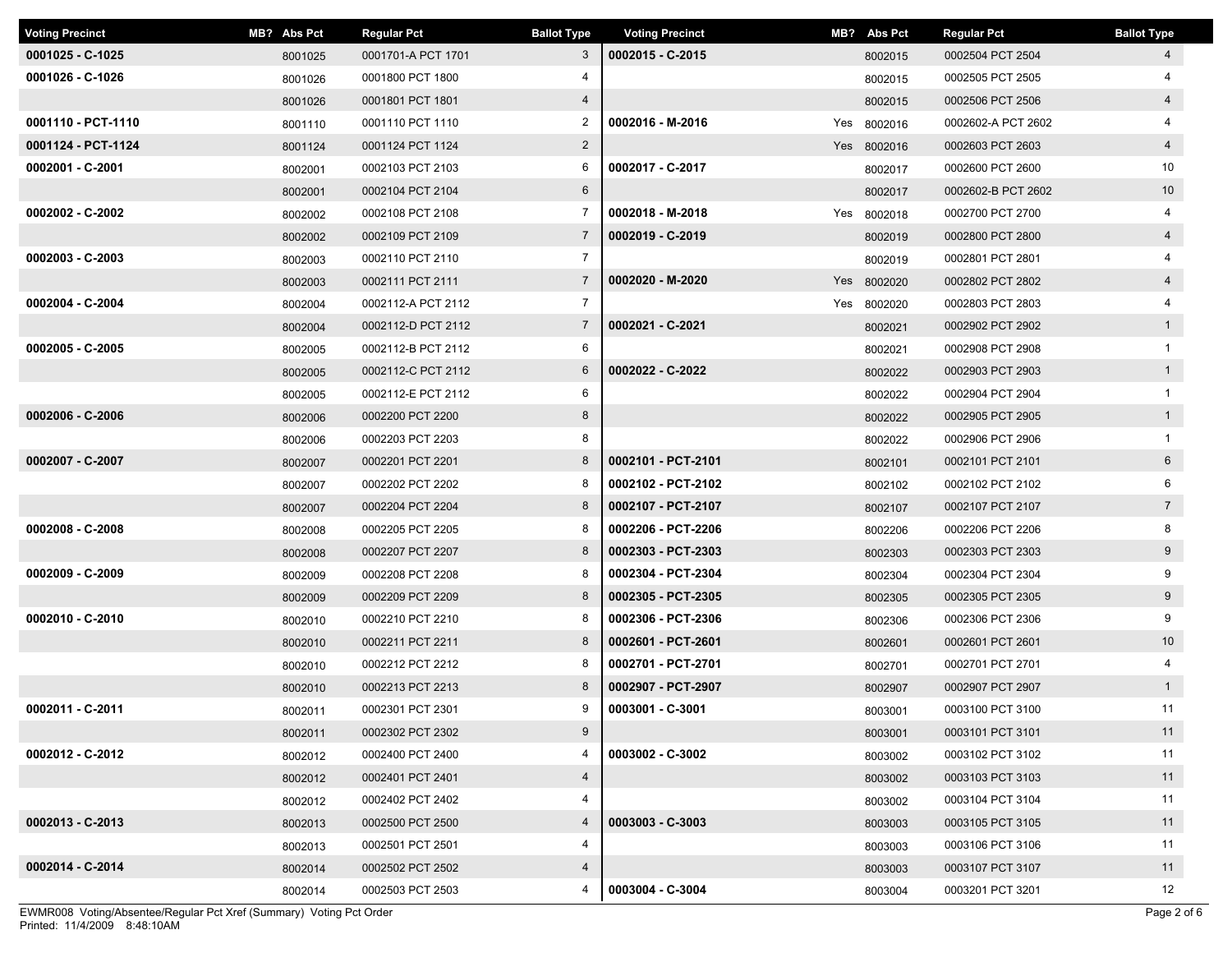| <b>Voting Precinct</b> | MB? Abs Pct | <b>Regular Pct</b> | <b>Ballot Type</b> | <b>Voting Precinct</b> | MB? Abs Pct | <b>Regular Pct</b> | <b>Ballot Type</b> |
|------------------------|-------------|--------------------|--------------------|------------------------|-------------|--------------------|--------------------|
| 0003004 - C-3004       | 8003004     | 0003209 PCT 3209   | 12 <sup>2</sup>    |                        | Yes 8003016 | 0003308-A PCT 3308 | 17                 |
|                        | 8003004     | 0003215 PCT 3215   | 12                 |                        | Yes 8003016 | 0003308-D PCT 3308 | 17                 |
|                        | 8003004     | 0003217 PCT 3217   | 12                 | 0003017 - C-3017       | 8003017     | 0003307-B PCT 3307 | 16                 |
| 0003005 - C-3005       | 8003005     | 0003202 PCT 3202   | 12                 |                        | 8003017     | 0003307-C PCT 3307 | 16                 |
|                        | 8003005     | 0003203 PCT 3203   | 12                 |                        | 8003017     | 0003308-B PCT 3308 | 16                 |
| 0003006 - C-3006       | 8003006     | 0003205 PCT 3205   | 12                 |                        | 8003017     | 0003308-C PCT 3308 | 16                 |
|                        | 8003006     | 0003206 PCT 3206   | 12 <sup>2</sup>    | 0003018 - C-3018       | 8003018     | 0003401 PCT 3401   | 18                 |
| 0003007 - C-3007       | 8003007     | 0003207 PCT 3207   | 12                 |                        | 8003018     | 0003402 PCT 3402   | 18                 |
|                        | 8003007     | 0003208 PCT 3208   | 12                 | 0003019 - C-3019       | 8003019     | 0003500 PCT 3500   | 19                 |
|                        | 8003007     | 0003210 PCT 3210   | 12                 |                        | 8003019     | 0003502 PCT 3502   | 19                 |
| 0003008 - C-3008       | 8003008     | 0003211-A PCT 3211 | 12                 |                        | 8003019     | 0003506 PCT 3506   | 19                 |
|                        | 8003008     | 0003212 PCT 3212   | 12                 | 0003020 - C-3020       | 8003020     | 0003501 PCT 3501   | 19                 |
|                        | 8003008     | 0003213 PCT 3213   | 12                 |                        | 8003020     | 0003504 PCT 3504   | 19                 |
|                        | 8003008     | 0003214 PCT 3214   | 12                 |                        | 8003020     | 0003505 PCT 3505   | 19                 |
| 0003009 - M-3009       | Yes 8003009 | 0003211-B PCT 3211 | 13                 |                        | 8003020     | 0003508 PCT 3508   | 19                 |
| 0003010 - M-3010       | Yes 8003010 | 0003301-A PCT 3301 | 14                 | 0003021 - C-3021       | 8003021     | 0003503 PCT 3503   | 19                 |
|                        | Yes 8003010 | 0003302-B PCT 3302 | 14                 |                        | 8003021     | 0003507 PCT 3507   | 19                 |
| 0003011 - C-3011       | 8003011     | 0003301-B PCT 3301 | 15                 | 0003022 - M-3022       | Yes 8003022 | 0003600-A PCT 3600 | 20                 |
|                        | 8003011     | 0003301-C PCT 3301 | 15                 |                        | Yes 8003022 | 0003600-B PCT 3600 | 20                 |
|                        | 8003011     | 0003301-D PCT 3301 | 15                 |                        | Yes 8003022 | 0003602-A PCT 3602 | 20                 |
|                        | 8003011     | 0003301-E PCT 3301 | 15                 | 0003023 - C-3023       | 8003023     | 0003600-C PCT 3600 | 21                 |
|                        | 8003011     | 0003301-F PCT 3301 | 15                 |                        | 8003023     | 0003600-D PCT 3600 | 21                 |
|                        | 8003011     | 0003301-G PCT 3301 | 15                 |                        | 8003023     | 0003600-E PCT 3600 | 21                 |
| 0003012 - C-3012       | 8003012     | 0003302-A PCT 3302 | 15                 |                        | 8003023     | 0003600-F PCT 3600 | 21                 |
|                        | 8003012     | 0003302-C PCT 3302 | 15                 |                        | 8003023     | 0003602-B PCT 3602 | 21                 |
| 0003013 - C-3013       | 8003013     | 0003303-A PCT 3303 | 16                 |                        | 8003023     | 0003602-C PCT 3602 | 21                 |
|                        | 8003013     | 0003303-B PCT 3303 | 16                 | 0003024 - C-3024       | 8003024     | 0003600-G PCT 3600 | 22                 |
|                        | 8003013     | 0003303-D PCT 3303 | 16                 |                        | 8003024     | 0003601 PCT 3601   | 22                 |
|                        | 8003013     | 0003303-F PCT 3303 | 16                 | 0003025 - C-3025       | 8003025     | 0003700 PCT 3700   | 23                 |
| 0003014 - M-3014       | Yes 8003014 | 0003303-C PCT 3303 | 15                 |                        | 8003025     | 0003706 PCT 3706   | 23                 |
|                        | Yes 8003014 | 0003303-E PCT 3303 | 15                 | 0003026 - C-3026       | 8003026     | 0003701 PCT 3701   | 23                 |
|                        | Yes 8003014 | 0003305-A PCT 3305 | 15                 |                        | 8003026     | 0003703 PCT 3703   | 23                 |
|                        | Yes 8003014 | 0003305-B PCT 3305 | 15                 | 0003027 - M-3027       | Yes 8003027 | 0003702 PCT 3702   | 23                 |
| 0003015 - C-3015       | 8003015     | 0003304 PCT 3304   | 14                 | 0003028 - C-3028       | 8003028     | 0003704-A PCT 3704 | 23                 |
|                        | 8003015     | 0003305-C PCT 3305 | 14                 |                        | 8003028     | 0003704-B PCT 3704 | 23                 |
|                        | 8003015     | 0003306 PCT 3306   | 14                 |                        | 8003028     | 0003704-C PCT 3704 | 23                 |
| 0003016 - M-3016       | Yes 8003016 | 0003307-A PCT 3307 | 17                 |                        | 8003028     | 0003704-E PCT 3704 | 23                 |
|                        | Yes 8003016 | 0003307-D PCT 3307 | 17                 |                        | 8003028     | 0003704-F PCT 3704 | 23                 |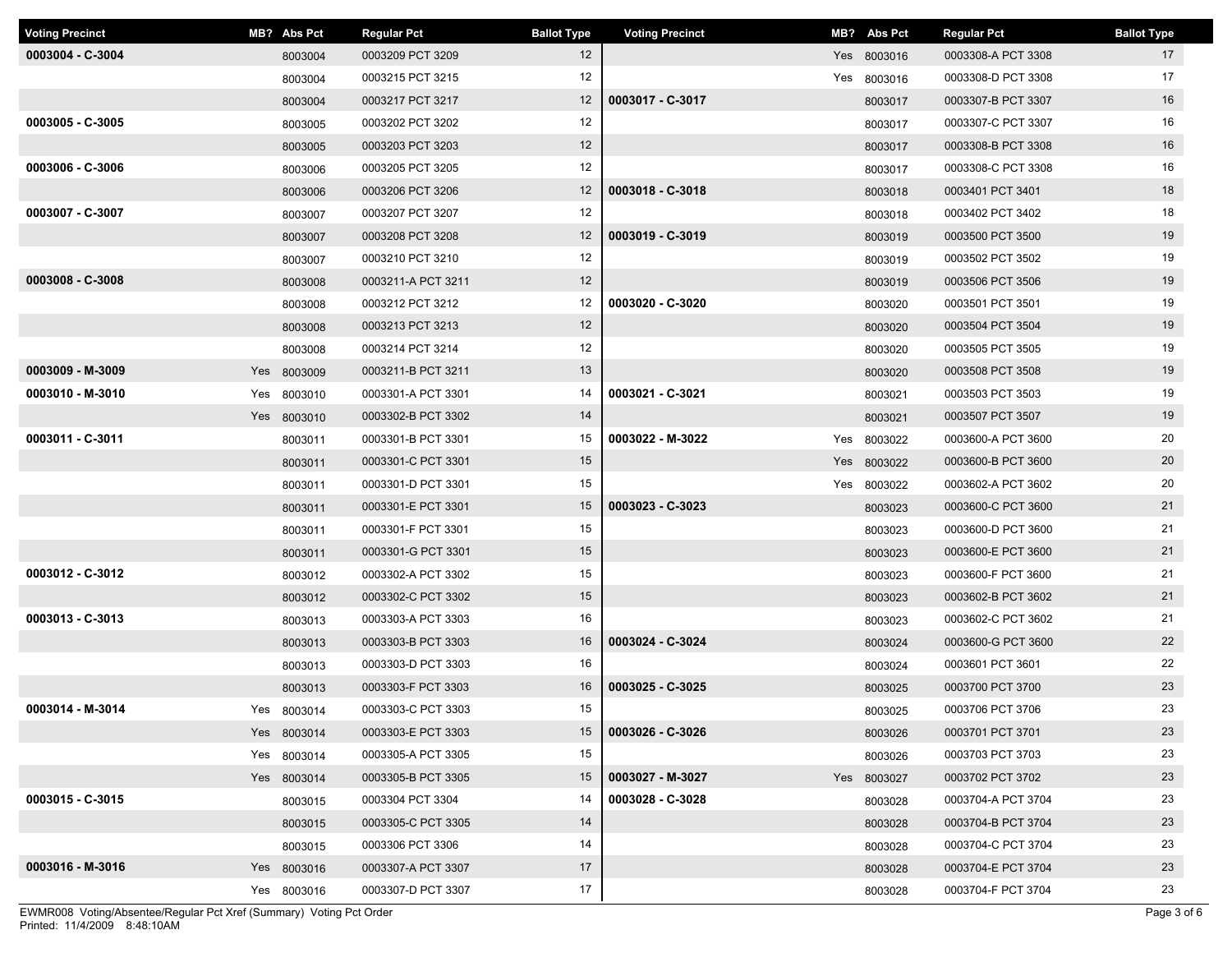| <b>Voting Precinct</b> | MB? Abs Pct | <b>Regular Pct</b> | <b>Ballot Type</b> | <b>Voting Precinct</b> | MB? Abs Pct | <b>Regular Pct</b> | <b>Ballot Type</b> |
|------------------------|-------------|--------------------|--------------------|------------------------|-------------|--------------------|--------------------|
| 0003028 - C-3028       | 8003028     | 0003704-G PCT 3704 | 23                 |                        | 8004009     | 0004301-C PCT 4301 | 29                 |
|                        | 8003028     | 0003704-H PCT 3704 | 23                 |                        | 8004009     | 0004301-G PCT 4301 | 29                 |
| 0003029 - M-3029       | Yes 8003029 | 0003704-D PCT 3704 | 24                 | 0004010 - M-4010       | Yes 8004010 | 0004301-D PCT 4301 | 30                 |
| 0003030 - C-3030       | 8003030     | 0003800 PCT 3800   | 4                  |                        | Yes 8004010 | 0004301-E PCT 4301 | 30                 |
|                        | 8003030     | 0003801-A PCT 3801 | $\overline{4}$     |                        | Yes 8004010 | 0004301-F PCT 4301 | 30 <sup>°</sup>    |
|                        | 8003030     | 0003801-D PCT 3801 | 4                  | 0004011 - M-4011       | Yes 8004011 | 0004301-H PCT 4301 | 31                 |
|                        | 8003030     | 0003801-E PCT 3801 | $\overline{4}$     | 0004012 - M-4012       | Yes 8004012 | 0004302-A PCT 4302 | 19                 |
|                        | 8003030     | 0003801-F PCT 3801 | 4                  | 0004013 - C-4013       | 8004013     | 0004302-B PCT 4302 | 30                 |
| 0003031 - M-3031       | Yes 8003031 | 0003801-B PCT 3801 | 18                 |                        | 8004013     | 0004302-C PCT 4302 | 30 <sup>°</sup>    |
|                        | Yes 8003031 | 0003801-C PCT 3801 | 18                 |                        | 8004013     | 0004302-D PCT 4302 | 30                 |
| 0003204 - PCT-3204     | 8003204     | 0003204 PCT 3204   | 12                 |                        | 8004013     | 0004302-E PCT 4302 | 30 <sup>°</sup>    |
| 0003216 - PCT-3216     | 8003216     | 0003216 PCT 3216   | 12                 |                        | 8004013     | 0004302-F PCT 4302 | 30                 |
| 0003705 - PCT-3705     | 8003705     | 0003705 PCT 3705   | 19                 | 0004014 - M-4014       | Yes 8004014 | 0004306-A PCT 4306 | $\overline{4}$     |
| 0004001 - C-4001       | 8004001     | 0004100 PCT 4100   | 25                 |                        | Yes 8004014 | 0004306-E PCT 4306 | 4                  |
|                        | 8004001     | 0004102 PCT 4102   | 25                 |                        | Yes 8004014 | 0004306-F PCT 4306 | $\overline{4}$     |
| 0004002 - M-4002       | Yes 8004002 | 0004101-A PCT 4101 | 26                 |                        | Yes 8004014 | 0004306-G PCT 4306 | 4                  |
| $0004003 - C-4003$     | 8004003     | 0004101-B PCT 4101 | 25                 |                        | Yes 8004014 | 0004402-D PCT 4402 | $\overline{4}$     |
|                        | 8004003     | 0004101-C PCT 4101 | 25                 | 0004015 - C-4015       | 8004015     | 0004306-B PCT 4306 | 32                 |
|                        | 8004003     | 0004101-D PCT 4101 | 25                 |                        | 8004015     | 0004306-C PCT 4306 | 32                 |
|                        | 8004003     | 0004101-E PCT 4101 | 25                 |                        | 8004015     | 0004306-D PCT 4306 | 32                 |
|                        | 8004003     | 0004101-F PCT 4101 | 25                 |                        | 8004015     | 0004306-H PCT 4306 | 32                 |
|                        | 8004003     | 0004101-G PCT 4101 | 25                 |                        | 8004015     | 0004307 PCT 4307   | 32                 |
|                        | 8004003     | 0004101-H PCT 4101 | 25                 | 0004016 - C-4016       | 8004016     | 0004400 PCT 4400   | 33                 |
|                        | 8004003     | 0004101-I PCT 4101 | 25                 |                        | 8004016     | 0004401 PCT 4401   | 33                 |
| 0004004 - M-4004       | Yes 8004004 | 0004104 PCT 4104   | 25                 | 0004017 - C-4017       | 8004017     | 0004402-A PCT 4402 | 33                 |
| 0004005 - M-4005       | Yes 8004005 | 0004201-C PCT 4201 | 27                 |                        | 8004017     | 0004402-B PCT 4402 | 33                 |
|                        | Yes 8004005 | 0004202-A PCT 4202 | 27                 |                        | 8004017     | 0004402-C PCT 4402 | 33                 |
|                        | Yes 8004005 | 0004202-C PCT 4202 | 27                 |                        | 8004017     | 0004403 PCT 4403   | 33                 |
|                        | Yes 8004005 | 0004203-A PCT 4203 | 27                 | 0004018 - M-4018       | Yes 8004018 | 0004501-A PCT 4501 | 34                 |
| 0004006 - C-4006       | 8004006     | 0004202-B PCT 4202 | 28                 |                        | Yes 8004018 | 0004502-A PCT 4502 | 34                 |
|                        | 8004006     | 0004202-D PCT 4202 | 28                 | 0004019 - C-4019       | 8004019     | 0004501-B PCT 4501 | 35                 |
|                        | 8004006     | 0004203-B PCT 4203 | 28                 | 0004020 - C-4020       | 8004020     | 0004502-B PCT 4502 | 35                 |
| 0004007 - M-4007       | Yes 8004007 | 0004250 PCT 4250   | 12                 | 0004021 - C-4021       | 8004021     | 0004600 PCT 4600   | $\mathbf{1}$       |
| $0004008 - C - 4008$   | 8004008     | 0004300 PCT 4300   | 19                 |                        | 8004021     | 0004601 PCT 4601   | $\mathbf{1}$       |
|                        | 8004008     | 0004303 PCT 4303   | 19                 | 0004022 - C-4022       | 8004022     | 0004700 PCT 4700   | 36                 |
|                        | 8004008     | 0004304 PCT 4304   | 19                 |                        | 8004022     | 0004702 PCT 4702   | 36                 |
| 0004009 - C-4009       | 8004009     | 0004301-A PCT 4301 | 29                 |                        | 8004022     | 0004703 PCT 4703   | 36                 |
|                        | 8004009     | 0004301-B PCT 4301 | 29                 | 0004023 - C-4023       | 8004023     | 0004701 PCT 4701   | 36                 |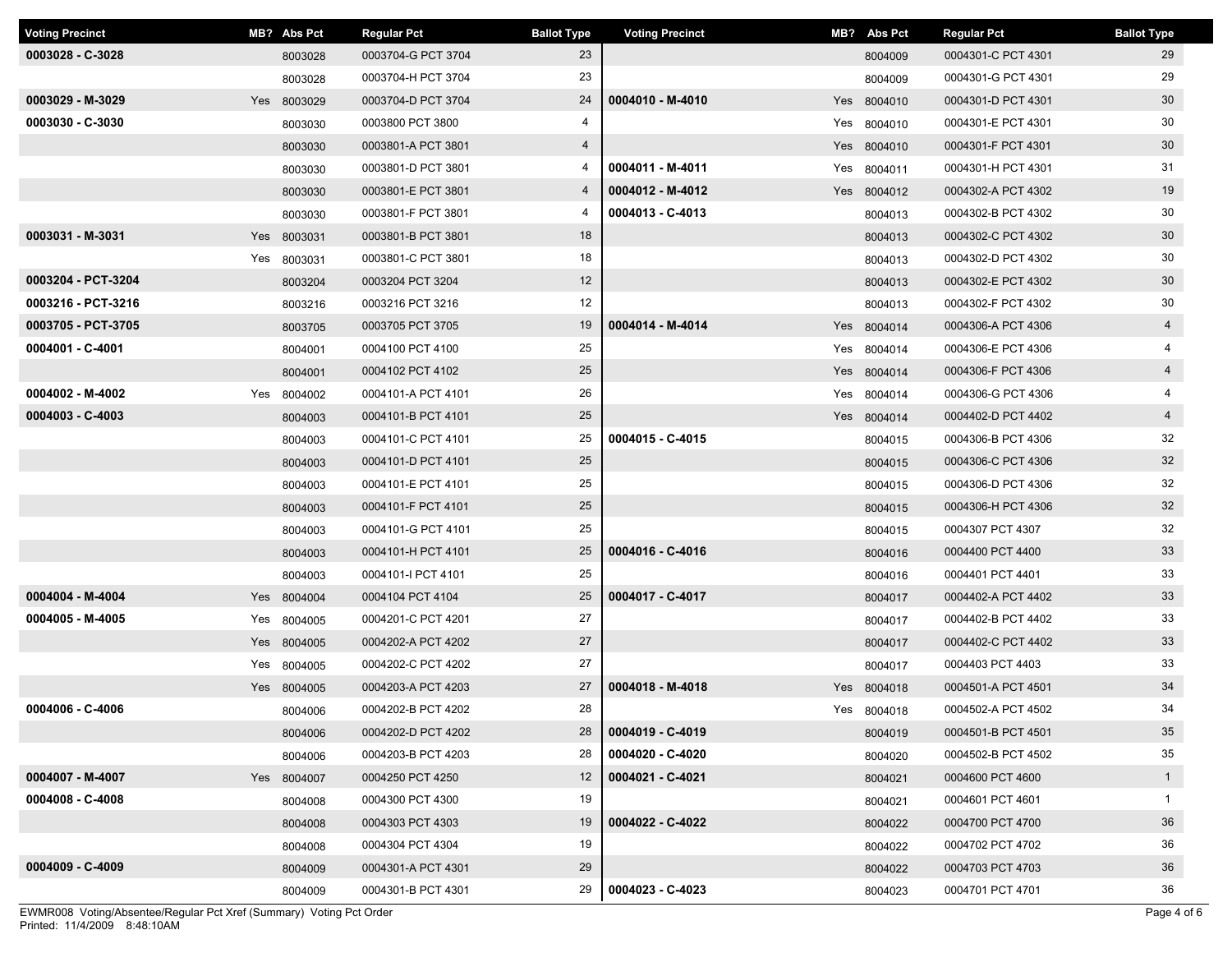| <b>Voting Precinct</b> | MB? Abs Pct | <b>Regular Pct</b> | <b>Ballot Type</b> | <b>Voting Precinct</b> | MB? Abs Pct | <b>Regular Pct</b> | <b>Ballot Type</b> |
|------------------------|-------------|--------------------|--------------------|------------------------|-------------|--------------------|--------------------|
| 0004023 - C-4023       | 8004023     | 0004704 PCT 4704   | 36                 | 0005005 - C-5005       | 8005005     | 0005202-B PCT 5202 | 35                 |
|                        | 8004023     | 0004705 PCT 4705   | 36                 | 0005006 - C-5006       | 8005006     | 0005203-B PCT 5203 | 35                 |
|                        | 8004023     | 0004706 PCT 4706   | 36                 |                        | 8005006     | 0005204-B PCT 5204 | 35                 |
| 0004024 - C-4024       | 8004024     | 0004707 PCT 4707   | 36                 | 0005007 - C-5007       | 8005007     | 0005205-B PCT 5205 | 35                 |
|                        | 8004024     | 0004708 PCT 4708   | 36                 | 0005008 - C-5008       | 8005008     | 0005206-B PCT 5206 | 35                 |
| 0004025 - M-4025       | Yes 8004025 | 0004803 PCT 4803   | $\overline{7}$     |                        | 8005008     | 0005207-B PCT 5207 | 35                 |
| 0004026 - M-4026       | Yes 8004026 | 0004901 PCT 4901   | $\overline{4}$     | 0005009 - C-5009       | 8005009     | 0005208-B PCT 5208 | 35                 |
| 0004027 - M-4027       | Yes 8004027 | 0004902 PCT 4902   | 38                 |                        | 8005009     | 0005208-C PCT 5208 | 35                 |
| 0004103 - PCT-4103     | 8004103     | 0004103 PCT 4103   | 25                 | 0005010 - C-5010       | 8005010     | 0005209-A PCT 5209 | 35                 |
| 0004200 - PCT-4200     | 8004200     | 0004200 PCT 4200   | 4                  |                        | 8005010     | 0005209-B PCT 5209 | 35                 |
| 0004305 - PCT-4305     | 8004305     | 0004305 PCT 4305   | $\overline{4}$     | 0005011 - C-5011       | 8005011     | 0005211 PCT 5211   | 35                 |
| 0004503 - PCT-4503     | 8004503     | 0004503 PCT 4503   | 35                 |                        | 8005011     | 0005213 PCT 5213   | 35                 |
| 0004709 - PCT-4709     | 8004709     | 0004709 PCT 4709   | 37                 |                        | 8005011     | 0005217 PCT 5217   | 35                 |
| 0004800 - PCT-4800     | 8004800     | 0004800 PCT 4800   | 7                  | 0005012 - M-5012       | Yes 8005012 | 0005212-A PCT 5212 | 35                 |
| 0004806 - PCT-4806     | 8004806     | 0004806 PCT 4806   | 6                  | 0005013 - C-5013       | 8005013     | 0005212-B PCT 5212 | 39                 |
| 0005001 - M-5001       | Yes 8005001 | 0005101-A PCT 5101 | 34                 | 0005014 - C-5014       | 8005014     | 0005214 PCT 5214   | 35                 |
|                        | Yes 8005001 | 0005102-A PCT 5102 | 34                 |                        | 8005014     | 0005218 PCT 5218   | 35                 |
|                        | Yes 8005001 | 0005201-B PCT 5201 | 34                 | 0005015 - C-5015       | 8005015     | 0005219-B PCT 5219 | 35                 |
|                        | Yes 8005001 | 0005202-A PCT 5202 | 34                 |                        | 8005015     | 0005220 PCT 5220   | 35                 |
|                        | Yes 8005001 | 0005203-A PCT 5203 | 34                 | 0005016 - C-5016       | 8005016     | 0005221-A PCT 5221 | 35                 |
|                        | Yes 8005001 | 0005204-A PCT 5204 | 34                 |                        | 8005016     | 0005221-B PCT 5221 | 35                 |
|                        | Yes 8005001 | 0005205-A PCT 5205 | 34                 | 0005017 - C-5017       | 8005017     | 0005222-B PCT 5222 | 35                 |
|                        | Yes 8005001 | 0005206-A PCT 5206 | 34                 |                        | 8005017     | 0005222-C PCT 5222 | 35                 |
|                        | Yes 8005001 | 0005207-A PCT 5207 | 34                 | 0005018 - C-5018       | 8005018     | 0005223 PCT 5223   | 35                 |
|                        | Yes 8005001 | 0005208-A PCT 5208 | 34                 |                        | 8005018     | 0005224 PCT 5224   | 35                 |
|                        | Yes 8005001 | 0005209-C PCT 5209 | 34                 | 0005019 - C-5019       | 8005019     | 0005226-B PCT 5226 | 35                 |
|                        | Yes 8005001 | 0005210-A PCT 5210 | 34                 | 0005020 - C-5020       | 8005020     | 0005227 PCT 5227   | 35                 |
|                        | Yes 8005001 | 0005219-A PCT 5219 | 34                 |                        | 8005020     | 0005228-B PCT 5228 | 35                 |
|                        | Yes 8005001 | 0005221-C PCT 5221 | 34                 | 0005021 - M-5021       | Yes 8005021 | 0005228-A PCT 5228 | 34                 |
|                        | Yes 8005001 | 0005222-A PCT 5222 | 34                 | 0005022 - C-5022       | 8005022     | 0005300-A PCT 5300 | 27                 |
|                        | Yes 8005001 | 0005222-D PCT 5222 | 34                 |                        | 8005022     | 0005300-C PCT 5300 | 27                 |
|                        | Yes 8005001 | 0005226-A PCT 5226 | 34                 | 0005023 - M-5023       | Yes 8005023 | 0005300-B PCT 5300 | 28                 |
|                        | Yes 8005001 | 0005226-C PCT 5226 | 34                 | 0005024 - M-5024       | Yes 8005024 | 0005300-D PCT 5300 | $\overline{4}$     |
| 0005002 - C-5002       | 8005002     | 0005101-B PCT 5101 | 35                 | 0005025 - C-5025       | 8005025     | 0005302 PCT 5302   | 28                 |
| 0005003 - C-5003       | 8005003     | 0005102-B PCT 5102 | 35                 |                        | 8005025     | 0005305 PCT 5305   | 28                 |
|                        | 8005003     | 0005201-A PCT 5201 | 35                 | 0005026 - C-5026       | 8005026     | 0005303-B PCT 5303 | 27                 |
| 0005004 - C-5004       | 8005004     | 0005200 PCT 5200   | 35                 |                        | 8005026     | 0005303-C PCT 5303 | 27                 |
|                        | 8005004     | 0005210-B PCT 5210 | 35                 |                        | 8005026     | 0005303-D PCT 5303 | 27                 |